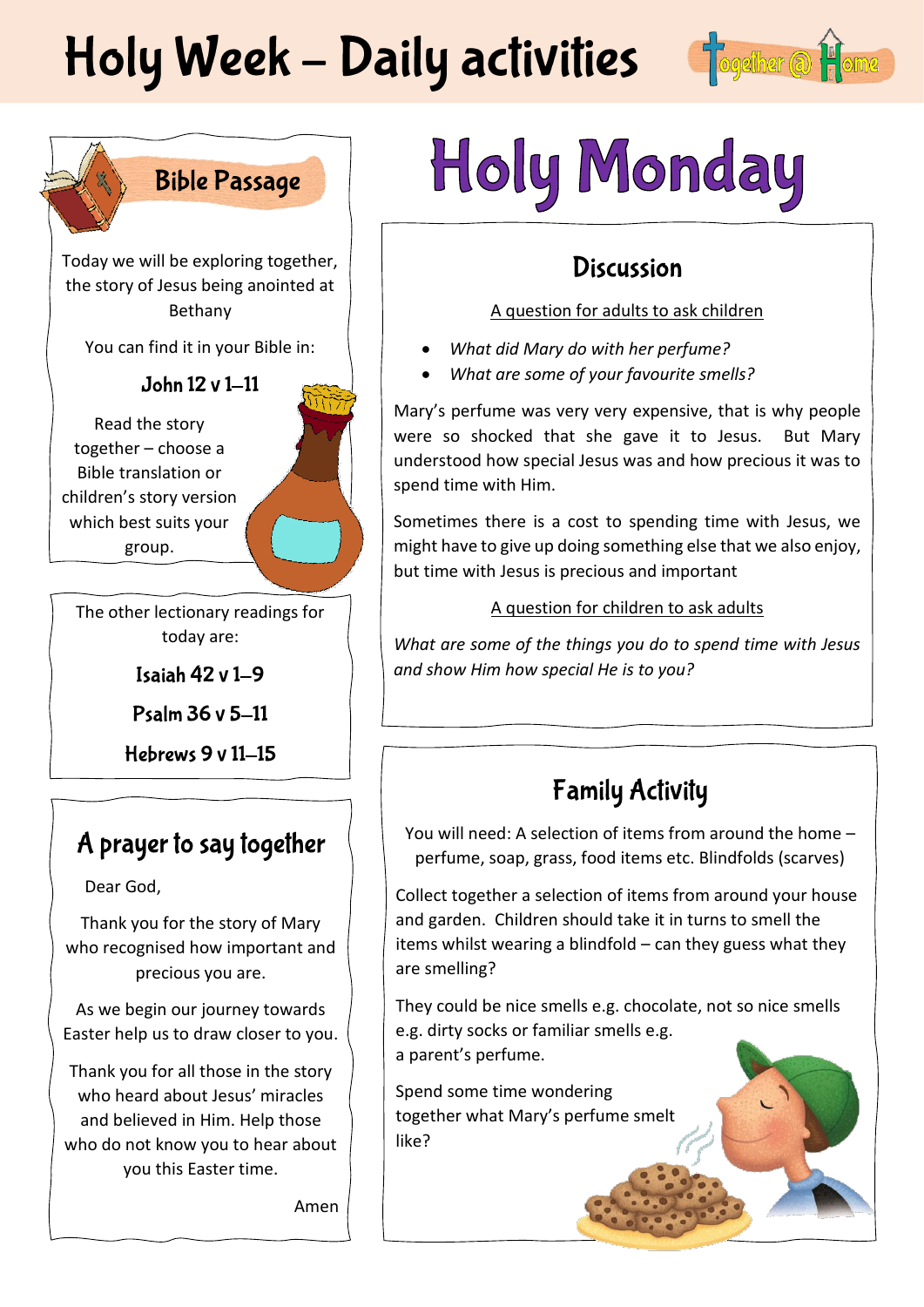# Holy Week - Daily activities fogether @





Today we will be exploring together, the story of Jesus explaining that he would die.

You can find it in your Bible in:

John 12 v20-36

Read the story together – choose a Bible translation or children's story version which best suits your group.

The other lectionary readings for today are:

Isaiah 49 v 1-7

Psalm 71 v 1-14

1 Corinthians 1 v 23-26

### A prayer to say together

Dear God,

Thank you that you sent your son Jesus to die and take the punishment for our sins.

Thank you that you are the light of the world. Help us to follow you and serve you every day.

We pray for all those in the world who don't know you yet that they would come to know your love and accept you as their Saviour.

Amen

# Holy Tuesday

### **Discussion**

A question for adults to ask children

• *What did Jesus say had to happen to a grain of wheat for it to make many seeds?*

Jesus told the people that grain has to fall to the ground and die to produce seeds. He was using this as a picture to help them understand that He was going to die. Jesus knew that by dying He would make a way for the sins of the world to be forgiven. The seeds He was talking about were all the people who would come to be friends of God through Jesus.

### A question for children to ask adults

*How did you come to be a friend of God? What is your story?*

## **Family Activity**

You will need: A pot, soil, a fruit or vegetable with seeds

Collect the pips or seeds from any fruits/vegetables you have in the house e.g. tomato or peppers seeds, apple or orange pips.

You might need to be creative in getting soil from your garden and you can use any container to plant in e.g. yoghurt pots, tin cans.

Plant the seeds in the pots and see if you can get them to grow. Think about how you had to break open the fruit or vegetable to get the seeds out.

Jesus knew that he had to die to take the punishment for the sins of the world.

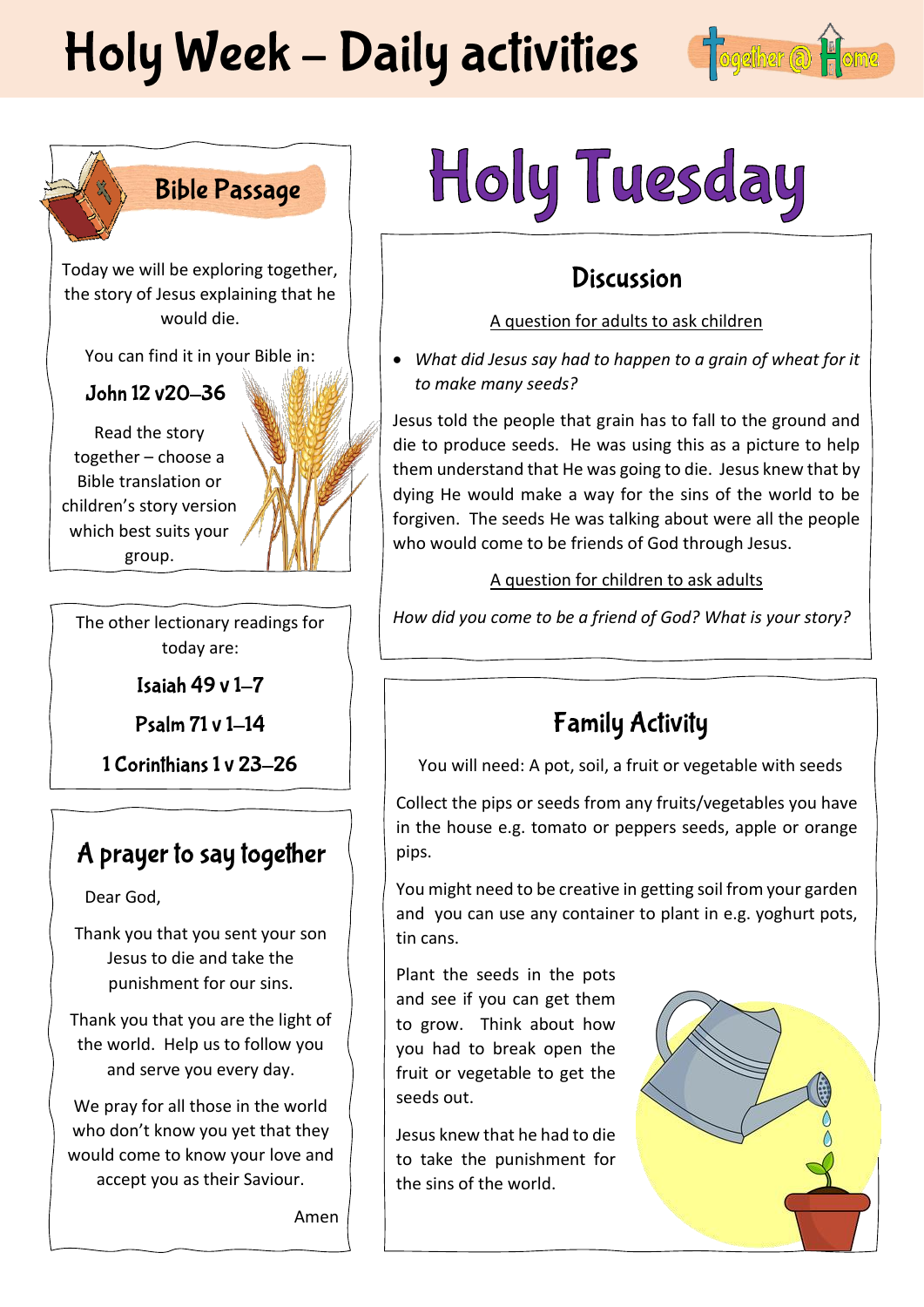# Holy Week - Daily activities Fogether @





Today we will be exploring together, the story of Jesus talking about being betrayed

You can find it in your Bible in:

John 13 v 21-32

Read the story together – choose a Bible translation or children's story version which best suits your group.

The other lectionary readings for today are:

Isaiah 50 v  $4-9$ 

Psalm 70

1 Corinthians 11 v 23-26

### A prayer to say together

Dear God,

Thank you that you are a forgiving God; that no mistake we make cannot be forgiven by you.

Help us to love others and forgive them just as you have forgiven us.

We pray for those who have been let down and hurt in the past that they would come to know you and your love that never fails.

Amen

# Holy Wednesday

### **Discussion**

### A question for adults to ask children

- *How do you think Jesus felt when he knew that Judas would betray him?*
- *How do you think the other disciples felt when Jesus gave the bread to Judas?*

At the beginning of the passage we know that Jesus was troubled, but even though he was struggling with what he knew had to happen he still was open and shared it with his friends. Jesus' love for us continues when we make mistakes or let God down. Even as he was being betrayed Jesus was encouraging his followers to love one another as He loved them.

### A question for children to ask adults

*Can you think of a time when somebody let you down? How did it make you feel?* 

# **Family Activity**

You will need: Paper and pens

We sometimes call the Wednesday before Easter "Spy Wednesday" as we remember the betrayal of Jesus. Use the code below to write each other messages of love and encouragement. Maybe you could even deliver them 'spystyle' slipping them into a pocket or drawer!

| a                        | b        | C                     | d                        | e             | f              | g              | h       |     |                       |
|--------------------------|----------|-----------------------|--------------------------|---------------|----------------|----------------|---------|-----|-----------------------|
|                          | £        | $\%$                  |                          | $\mathcal{O}$ | $\Diamond$     | $\overline{O}$ | 冋       | r., | ╬                     |
|                          |          |                       |                          |               |                |                |         |     |                       |
| $\bf k$                  |          | m                     | n                        | $\bullet$     | p              | q              |         | S   |                       |
| $\mathbf{\underline{M}}$ | $\Theta$ | $\boldsymbol{\nabla}$ | $\mathsf{\Omega}$        | ൿ             | $\bullet$      | $\Phi$         | $\odot$ |     | $\boldsymbol{\Delta}$ |
|                          |          |                       |                          |               |                |                |         |     |                       |
| U                        |          | W                     | $\underline{\mathbf{x}}$ |               | $\sqrt{z}$     |                |         |     |                       |
| $\frac{1}{2}$            |          |                       | $\overline{\leftarrow}$  | 个             | $\overline{1}$ |                |         |     |                       |
|                          |          |                       |                          |               |                |                |         |     |                       |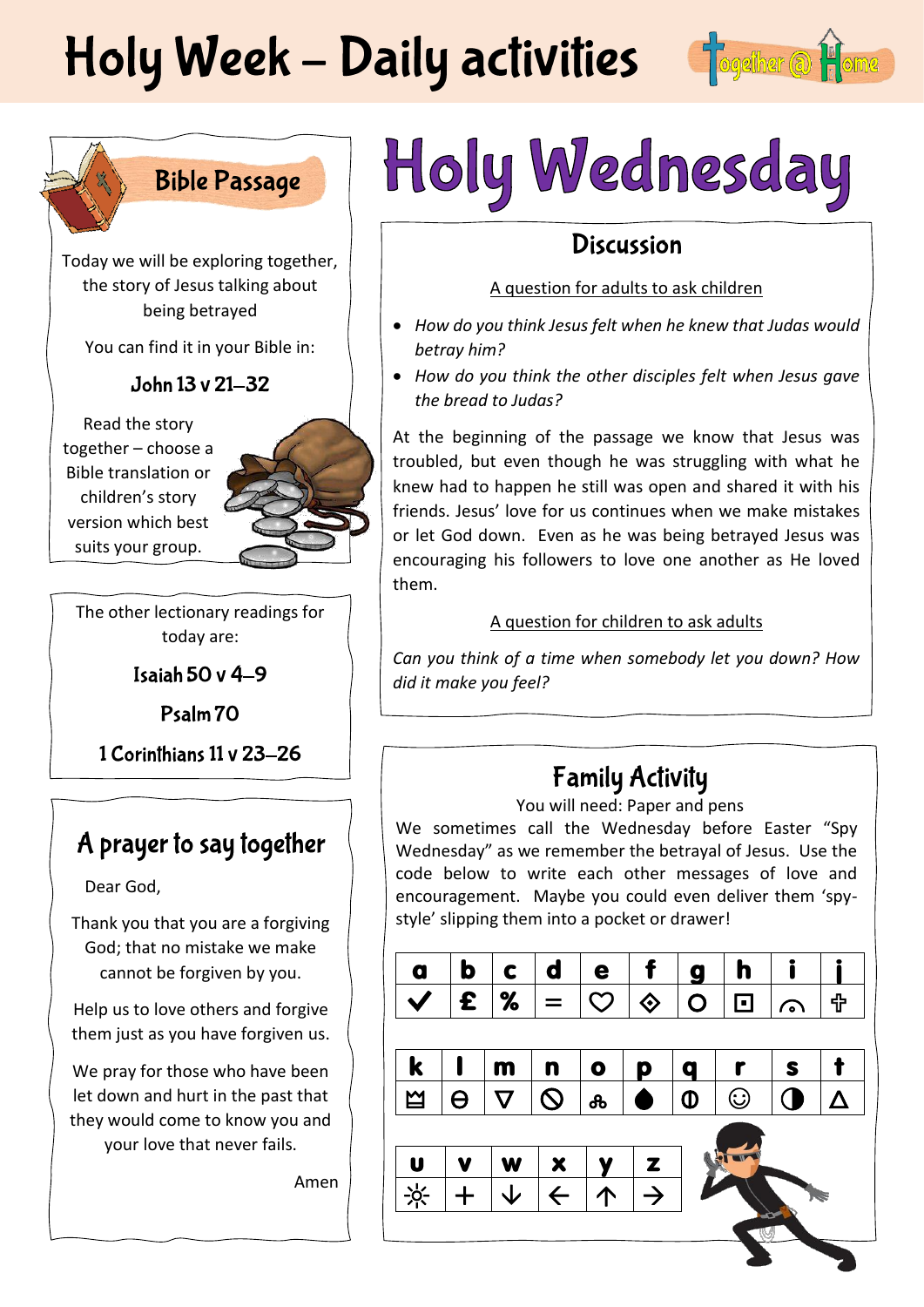# Holy Week - Daily activities fogether a file





Today we will be exploring together, the story of Jesus washing his disciples' feet.

You can find it in your Bible in:

### John 13 v 1-17 and 31-35

Read the story together – choose a Bible translation or children's story version which best suits your group.



The other lectionary readings for today are:

Exodus 12 v 1-14

Psalm 116 v 1-2 and 12-19

1 Corinthians 11 v 23-26

### A prayer to say together

Dear God,

Thank you that your son Jesus came and lived on the earth as an example for us to follow.

Help us to love and serve others as your son loved and served the world.

Help us to share your love with the world by serving those we meet. May the way we love others speak of your love in the world.

Amen

# Maundy Thursday

### **Discussion**

### A question for adults to ask children

• *Why do you think Jesus washed his disciples' feet?*

Washing feet was not an unusual thing in Jesus' time – because the ground was dusty, and most people wore sandals, when you had a guest in your house you might offer to wash their feet. Jesus wanted to teach his disciples a lesson – to help them understand what it means to love and serve others. Jesus lived his life as an example for us to follow of how to share God's love with others.

### A question for children to ask adults

*Can you think of a time when somebody did something for you that you were not expecting that blessed or encouraged you?*

## **Family Activity 1**

You will need: A bowl of warm water, towels, soap.

Take some time to wash each other's feet – while you are doing it share with one another some of the things that you love most about the person who is having their feet washed.



# **Family Activity 2**

Jesus told his disciples to follow his example. To love each other in the same way that He had loved them.

Play a game of 'follow the leader' taking it in turns to be the leader and have everybody else copy you.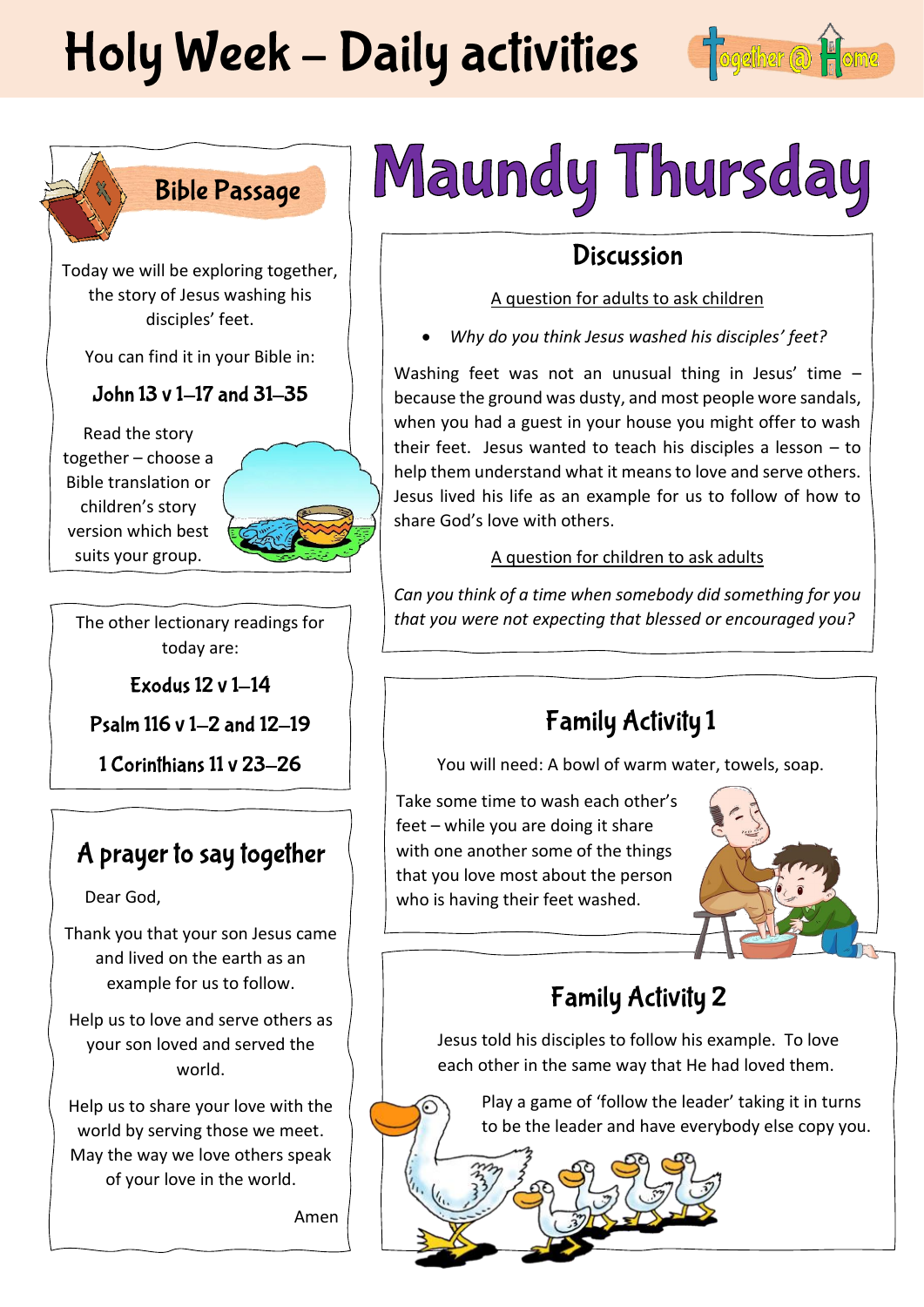# Holy Week - Daily activities

Good Friday



### **Bible Passage**

Today we will be exploring together, the story of Jesus' death on the cross.

You can find it in your Bible in:

### John 18 v 1-19 v 42

Read the story together – choose a Bible translation or children's story version which best suits your group.

The other lectionary readings for today are:

Isaiah 52 v 13 - 53 v 12

Psalm<sub>22</sub>

**Hebrews 10 v 16-25** 

or Hebrews 4 v 14-16; 5 v 7-9

### A prayer to say together

Dear God,

I am sorry for the mistakes I have made, for the times when I have made bad choices or been disobedient.

Thank you that you sent your son Jesus to die on the cross for us.

Thank you that when Jesus died on the cross, he took the punishment for all my mistakes and all the mistakes of the world.

Amen

# **Good Friday**

### **Discussion**

A question for adults to ask children

• *Why did Jesus have to die?*

It seems strange that we call the day when we remember Jesus dying "Good Friday" but for God's amazing Good news plan to happen Jesus first had to die. When Jesus died he had never done anything wrong but he took the punishment that should have been ours. The punishment for all our mistakes

#### A question for children to ask adults

*What is the messiest you have ever been? How did you get cleaned up?*

We have all made mistakes and messed up and our messy sins stop us from coming close to God who is perfect and pure. When Jesus died on the cross, he made a way for all our mistakes to be forgiven so that we can come close to God.

## **Family Activity**

You will need: Any craft materials you have around the house

Use whatever craft materials you have around the house to create your own crowns. Decorate them and wear them together.

Use them as a reminder of the crown of thorns that Jesus was forced to wear. The people were laughing at Jesus when they called him the 'King of the Jews' but we know that the truth that Jesus is the King of Kings.

As children of God we all deserve to wear a crown – we are precious and royal too!